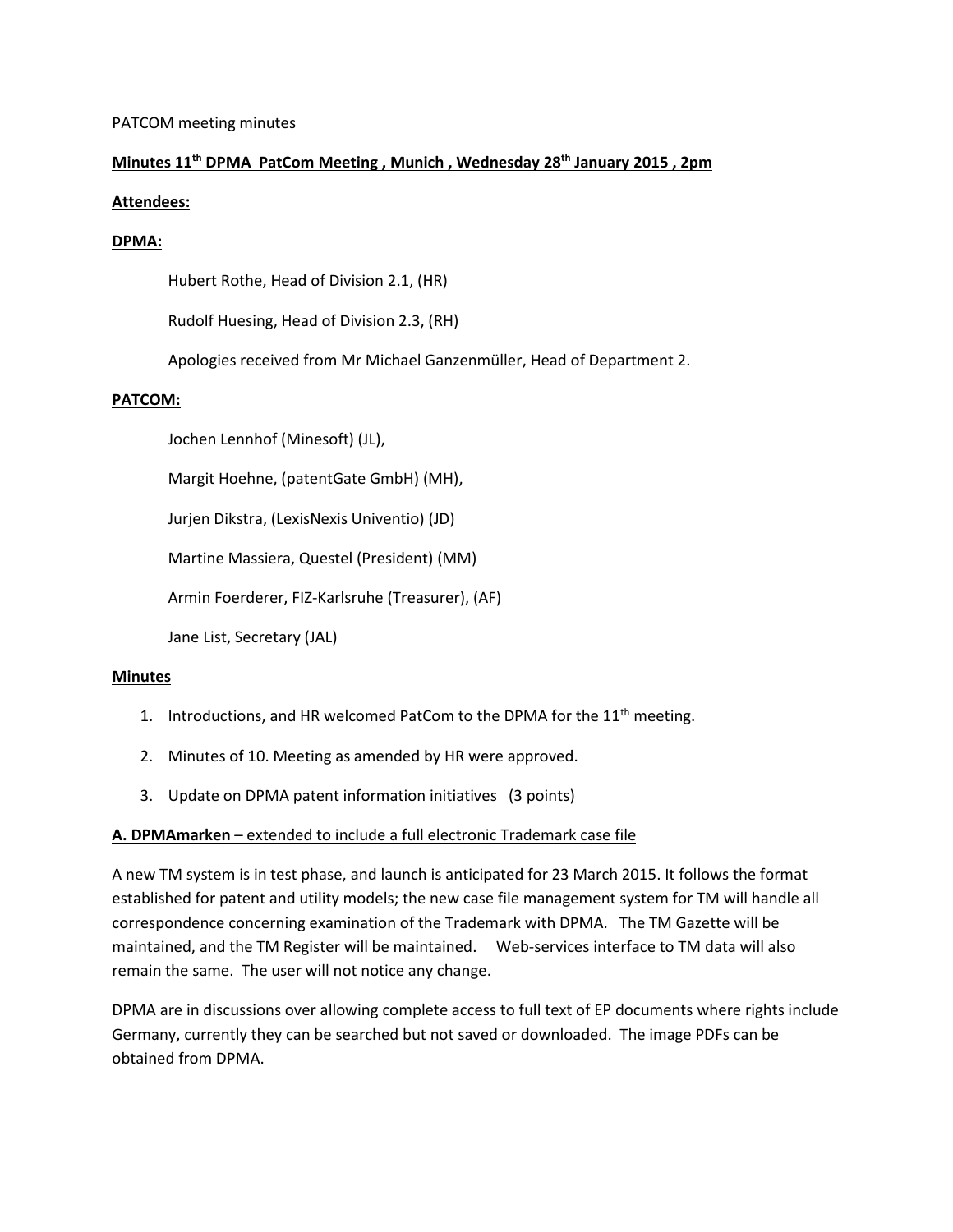#### B. **Electronic File Histories**

# (*for details, see also separate document 20150128\_Ps\_11thPatCom-DPMA meeting\_Rothe.pdf)*

The amendment of the patent act provided the legal basis for online file histories to be made available for all. The service launched on  $7<sup>th</sup>$  January 2014, and it has been very popular with 100,000 cases requested in 2014. When there is personal information which should not be made public, (e.g. reinstatement cases involving legal aid application), according to German Personal Data Privacy legislation, then this is blacked out from the file. NPL is also excluded due to copyright regulations.

See slide 4 for start dates of electronic file histories. Each week 5-10,000 additional cases which are requested are digitized and/or cleansed with respect to data privacy or copyright requirements and added to the collection for all to see. It takes approximately 2 weeks for the file to be handled and delivered. There are 10 people working at the DPMA on the process. The user must set up an alert on a document number in order to receive the information that the file history is ready. The DPMA does not send individual emails.

**Action:** (HR) to investigate if file histories of C5 documents (republication after Opposition) will be also made available.

The file histories contain all correspondence and information in German language.

Data is gathered and generated on the fly per each request, so this cannot currently be made as a feed. Information is only available for published documents. (see Slide 9 for most important legal status events).

# **C. Amendment of Patent Act**

Changes in German IP legislation came into effect following an amendment in the Act which was published on 24 October 2013. This provided the legal basis for online file inspection which was launched on 7 January 2014.

Four Major changes in the amendment, effective from 1 April 2014:

**Applications filed in French or English languages** now have up to 12 months to file a German language translation, 15 months (after the day of first filing) if it is a second application. The DPMA examiner starts working with the English or French application straight away, without waiting for the German language one. Applications in any other language, which have been allowed for many years, still need to file a German translation within 3 months. If a translation is not submitted in this timeframe, then the application is '*deemed to be withdrawn'*. When the German translation is received it must not extend the scope or the invention. There is a rare chance that an application could be published in English or French to keep to publication timelines. The B document would always be in the German Language. There is no special Kind Code for these translations**.** 

**Q:** JD requested information regarding whether a language identifier would be included in the XML. **Action:** HR to investigate and report back to PatCom.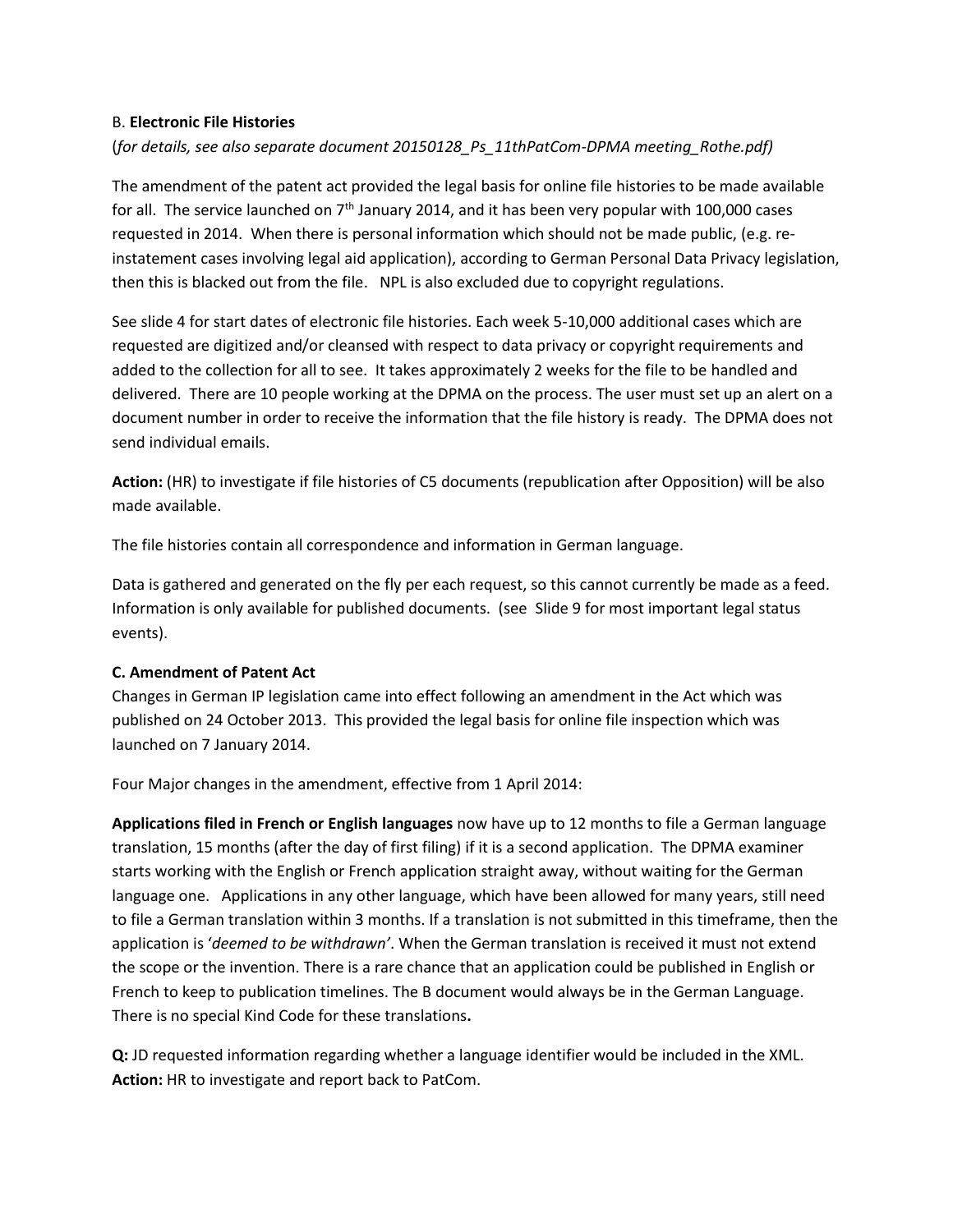**The Opposition period** is extended to 9 months, in-line with EPO.

DPMA now issues **extended search reports**, in line with EPO.

**Oral proceedings** (opposition) are now open to the public, however there are no requirements to inform the public. If someone is interested in a case they need to contact the office to obtain a date.

**Oral proceedings** are compulsory if requested by the Applicant during examination. The outcome of oral proceedings will be made available in the file history.

# 4**) Developments in DPMA services**

4a. DEPATIS / DEPATISnet (slide 10 – 14) Character-coded PDFs are available from week 24 (12 June 2014.) (and can be identified by colour DPMA logo.) DEPATIS is used by DPMA examiners for patentability searching, they also use EPOQUEnet. The examiners in biology and chemistry area use EPOQUEnet the most, but otherwise it is not used very frequently, too expensive. German examiners like DEPATIS. They can also use the commercial services for their searches. At the moment only DPMA examiners make use of DEPATIS.

The DPMA are improving their **bibliographic data collection** of old DE documents, by scanning and digitizing the older Gazettes, comparing the data to that in DEPATIS, and filling in the gaps. 1950-1985 collection was finished in 2014. HR explained that prior to electronic gazette production from 1986 search file inventory datacontaining IPC and Applicant names were used to establish the bibliographic database ofDEPATIS.

**Action:** HR to check options regarding disseminating this improved older data more widely, and also to commercial organisations directly.

1877 – 1945 data will be treated similarly and the project is now commissioned.

**F.I.A.T data** (Field Intelligence Agency Technical) (slide 12). Refers to microfilmed cases from WW2. The collection is also available as microfilm in British Library in London, and in New York. Halted due to WW2, many cases were subsequently examined when the office re-opened in 1950 in Munich, about 10% were granted, and a project now is to identify families. This new historic data will be added to DEPATIS / DEPATISnet.

PatCom requested DPMA to consider making this data available to the commercial providers

**Action:** HR to check options for disseminating the FIAT data commercially, and to inform PatCom.

Prior to 1871 some patents were published under the separate ' German' states, the EPO are considering about making these available.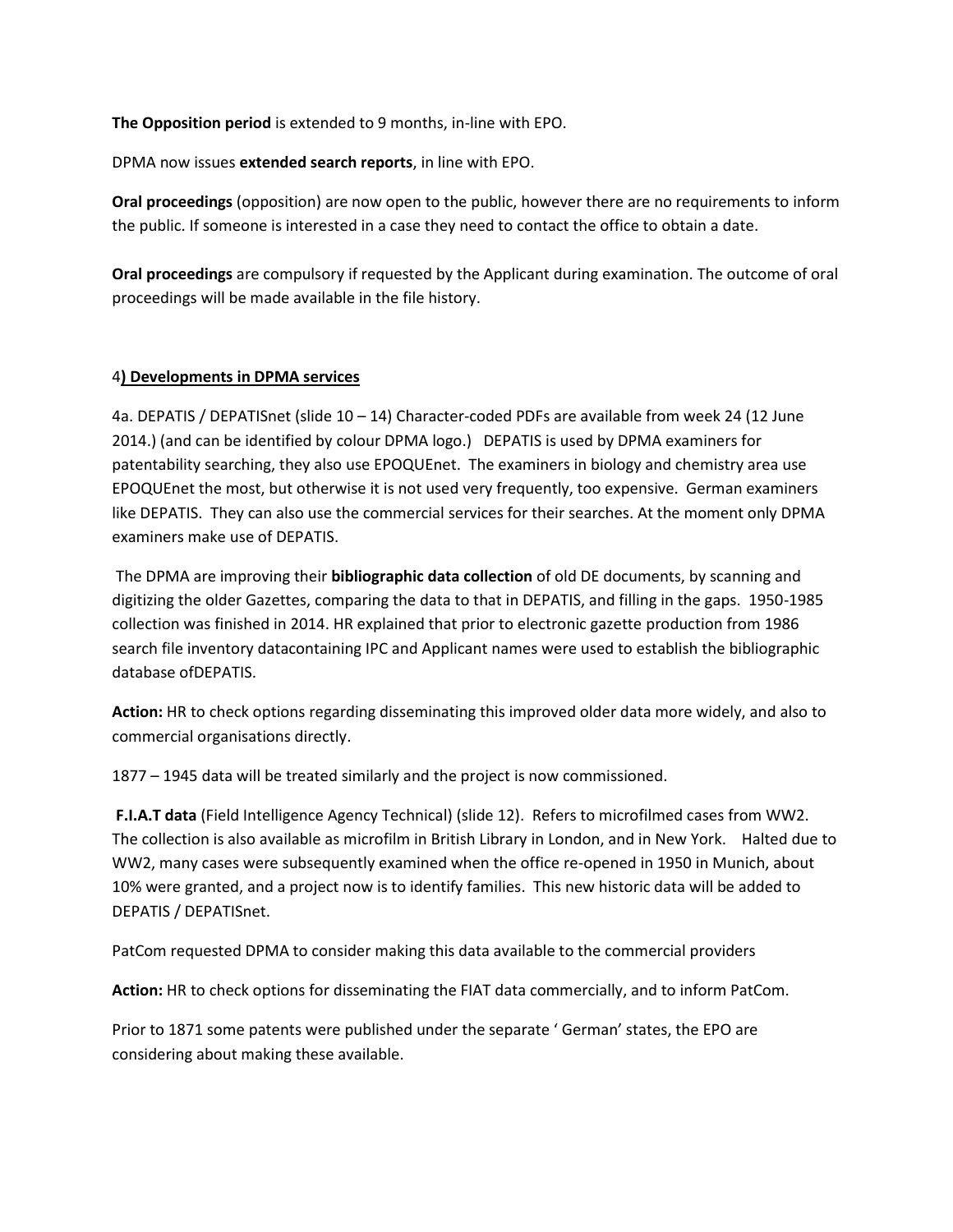# **Asian patent information at DEPATISnet. (**see slide 13**)**

The collection will continue to be enhanced for examiners and the public.

JP data collection consists of searchable English language abstract (from PAJ), and character coded original documents in DEPATIS XML format. PDFs of A,B,U,Y are also available from 1993.

Similar KR data bibio. from 1970; A,B, from 2003, with mixture of abstract and original language.

CN data. DPMA have a disc of complete data 1985 to date, but are as yet unable to complete load into DEPATISnet. It is thought that the SIPO abstracts are in Human Assisted Machine Translation (HAMT) .

The use of EP character coded set within DEPATISnet is under negotiation with EPO (slide 14). DPMA want the public to be able to search full text of all EP documents (including French and English language) . EP documents also take effect in Germany.

# 4b. federated register

In order for the DPMA to participate in the EPO Federated Register initiative a redesign of the DPMA register is needed. This has been on hold, but should be commissioned by end of Q1 2015, with the aim to be in a position to join EPO Federated Register early 2016.

4c. Design examination there are planned IT improvements for Q2 2015.

# 4d. Web-Services interfaces

Are growing in importance, more users want to access data at the office, access is possible after the conclusion of a contract. DPMAconnect (register, access free of charge) was added in 2011, and DEPATISconnect (DE documents, access for a fee) has been available for more than 10 years. The interfaces remain unchanged.

4e. weekly data delivery feeds, interest is decreasing, customers are switching to Web-Services.

5). Unitary Patent. The DPMA see this as having little impact on their core business. There is no evidence that applicants will switch to unitary patent, national filings are currently increasing, not only from German applicants, but also with Applicants from abroad, e.g. USA and Asia. This trend is expected to continue.

The German legislator is drafting laws for theUnitary patent regulation and the Unified Court Agreement, and Act for ratification of the Unified Court agreement. No date available yet, most likely it will happen in 2016. It is expected that double protection (DE and EP) will not be possible. Applicants will have to choose. Currently EP would take priority, in the case of double patenting. With Unitary Patent it may be different, and OptIn/ Opt Out may be complicated. The DPMA are ready, no information on legal status stage, and this is needed before anything can be started.

# 6) Classification

DPMA are observing CPC usage at the other offices, and so far there is not much use of CPC, DPMA prefer to have their own DEKLA. Changing to CPC would involve high cost, and so far there is no demand for it. The examiners classify at DPMA by IPC and DEKLA, and the workflow is organised by IPC.